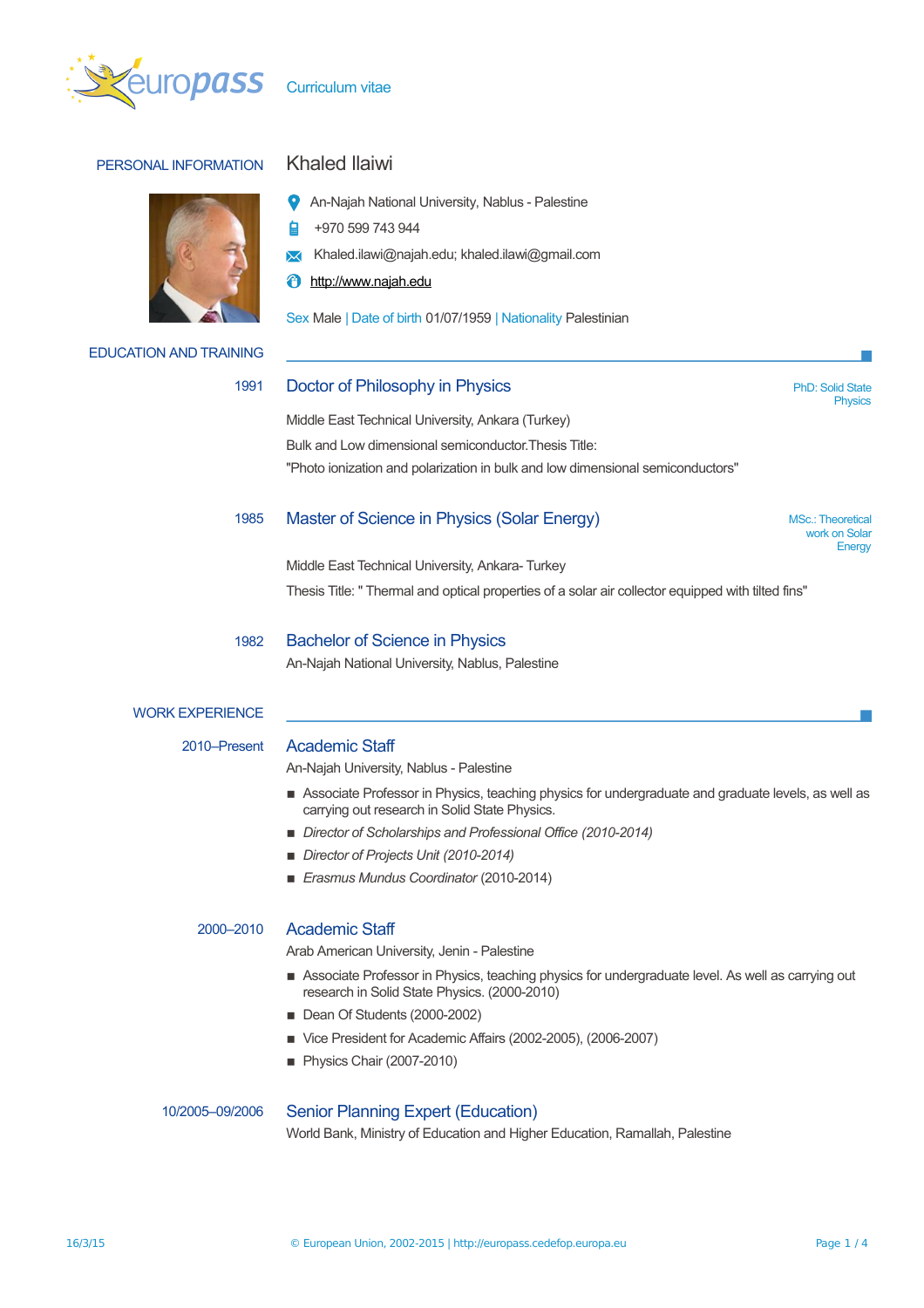

### Curriculum vitae Khaled llaiwi

# 1997–2000 Academic Staff

Ministry of Higher Education, (Oman)

Associate Professor of Physics : Teaching Physics course for all undergraduate levels.

■ Chair of the Physics Department (1998/1999)

## 1991–1997 Academic staff

Philadelphia University, Amman (Jordan)

Assistant Professor (1991-1996) & Associate Professor (1996-1997)

Teaching undergraduate level of Physics and Mathematics .

- *Dean of Students:* (1993 1996)
- *Chair of Basic Science Department:* Mathematics and Physics

1987–1991 Research Assistant

Middle East Technical University, Ankara (Turkey)

# ADDITIONAL INFORMATION

- Publications K.F.Ilaiwi, A F Qasrawı, A.Polimeni, "Hydrogen implantation effects on the electrical and optical properties of InSe thin films, Turk J Phys. 36(2012),385-391
	- K.F.Ilaiwi, A F Qasrawi, N M Gasanly "Optoelectronic properties of Ga4Se3S layered single crystals" , Phys. Scr. 78 (2008) 015701 (4pp)
	- K.F.Ilaiwi, M.I.El-kawni and M.Tomak"Electronic structure in Modulation Doped Heterostructures: Electric Field Effects", Superlattices and Microstructures, 23, 3(1998).
	- K.F.Ilaiwi and M.I.El-Kawni"Effect of Electric and Magnetic Fields on the Energy levelsofa Hydrogenic Impurity in GaAs/Gax Al1-x As Heterojunctions'' Qatar Univ.Science Journal(1997), 17(2): 225-230.
	- K.F.Ilaiwi"Screening effects on Polarizabilities of shallow donors and acceptors in Infinite-barrier quantum wells '', Superlattices and Microstructures, 20, 173(1996).
	- K.F.Ilaiwi"Screening Effect on Polarizabilities of shallow Donors and Acceptors in finite barrier quantum wells'' Phys. stat. sol. b193, 97 (1996) .
	- K.F.Ilaiwi and M.K.El-Said"Photoionization of Shallow Donor impurities in finite- barrier Quantum Wells'', Phys. Stat. Sol. (b) 187, 93 (1995).
	- K.F.Ilaiwi and M.Tomak"Electron polarization in a quantum wells with uniform electric field", Phys. Stat. Sol. (b) 166, 409 (1991).
	- K.F.Ilaiwi and M.Tomak"Electron polarization in a parabolic quantum well with uniform electric field", Superlattice and Microstructure, 10, 27 (1991)
	- K.F.Ilaiwi and M.Tomak"Electron Polarization in a quantum well with uniform electric field". Solid State Commun., 78, 1007 (1991).
	- K.F.Ilaiwi and M.Tomak"Impurity Photoionization in semiconductor", J. Phys. Chem. Solids, 51, 361 (1990).
	- K.F.Ilaiwi and M.Tomak"Polarizabilities of shallow donors in finite-barrier quantum wells ", Phys.Rev.B42, 3132 (1990).

### **Proceeding Papers**

- Electron polarization in a quantum well with uniform electric field, IC/90/293 Trieste-Italy (1990)
- Electron Polarization in Modulation Doped Heterostructures, IC/91/297, Trieste-Italy (1991)
- Photoionization of Shallow Donor impurities in finite-barrier Quantum Wells,IC/94/177, Trieste-Italy (1994)

### Courses Taught **Physics**

**• Physics laboratory (All labs for the first year level).**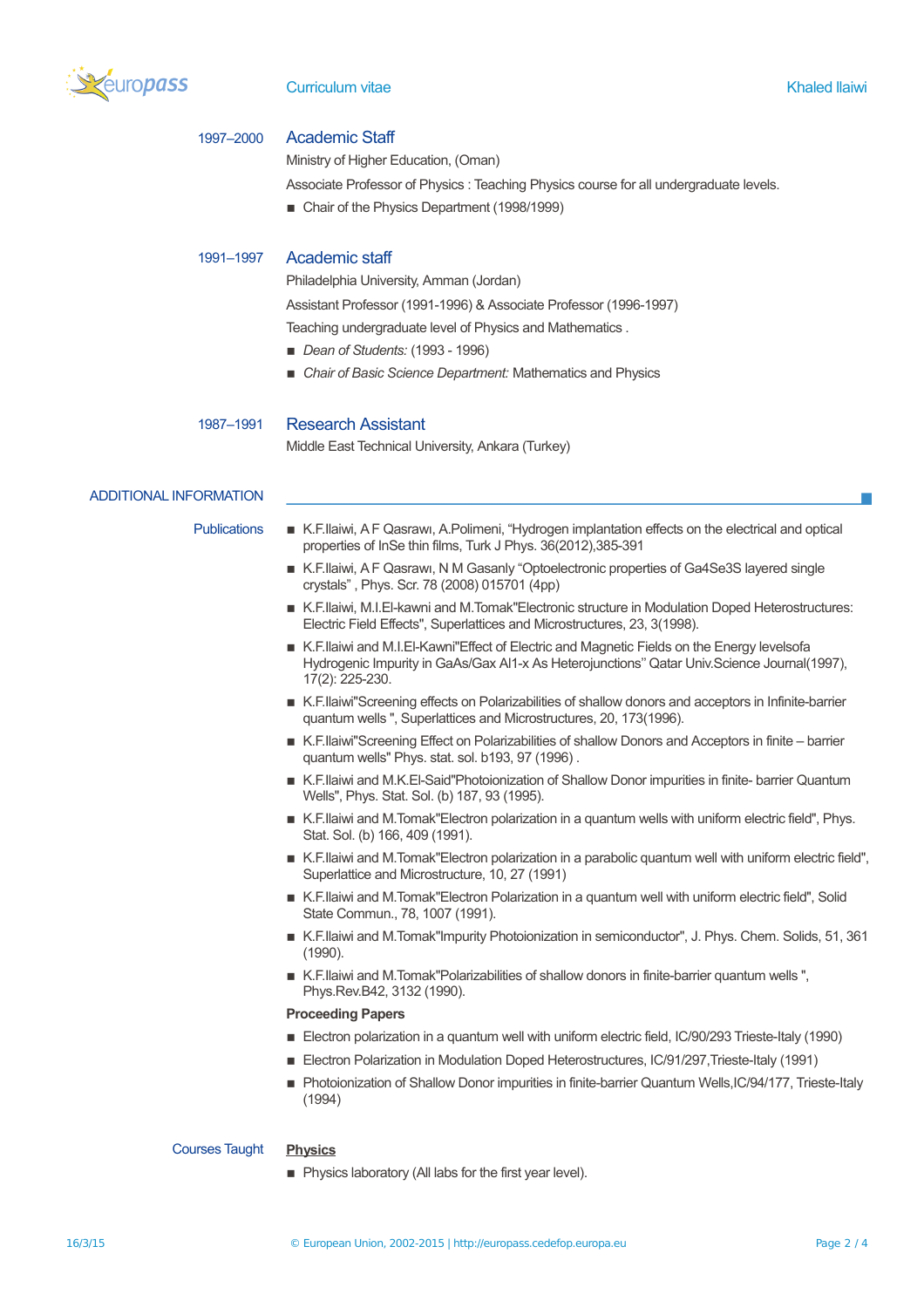

# Curriculum vitae Khaled llaiwi

- Physics for the collage of Sciences 101,102
- **Physics for Engineering.**
- **Physics for Medical students (Dentistry + Pharmacy).**
- **I** Modern Physics.
- Classical Mechanics.
- Method of Mathematical Physics I (2nd year);
- Method of Mathematical Physics II (3ed year).
- Method of Mathematical Physics III(4th year)
- **E** Advanced Mathematical Physics (for Master level).
- **Electricity & Magnetism (3ed year).**
- Computational Physics(4th year)
- Programming and software Packages (4th year).

# **Mathematics**

- Calculus I : Calculus II : Calculus III .
- **Ordinary Differential Equation.**
- **Linear Algebra.**
- **Numerical Analysis**

# Conferences ▪ International conference on Beam Solid interaction, METU, Ankara-Turkey,24-28,April 1988.

- Research workshop in condensed matter. Atomic and Molecular physics,ICTP,Trieste-Italy, July 15, 1989 - September 10,1989
- Research workshop in condensed matter. Atomic and Molecular physics, ICTP,Trieste-Italy, August 1,1990 - September 7,1990
- Research workshop in condensed matter. Atomic and Molecular physics, ICTP,Trieste-Italy, July 7,1992 - August 15,1992
- **Eirst Symposium on the Resent Developments in Computational Condensed Matter Physics,** Yarmouk Univ., Irbid-Jordan,16-18 Nov. 1992
- **Third Conference on Physics of Condensed Matter (PCM), University of Jordan, Amman-Jordan,** 18-21 April 1994
- Research workshop in condensed matter. Atomic and Molecular physics, ICTP, Trieste-Italy, June, 21 - July 17, 1994
- Second Symposium on Computational Condensed Matter Physics, Yarmouk Univ.,Irbid-Jordan 6-8, Nov. 1995
- **Demonment Croup "The National High Magnetic Field Laboratory (NHMFL)", Tallahassee,** Florida, 25 July-24 August 2001.
- **Joint Research Group "Leeds University, Department of electrical and Electronic**
- Engineering ", Feb. 2004, Leeds-UK.Group Leader,: Prof. Paul Harrison.
- **E** Second Physics conference, 7-8 May, 2007, An-Najah National University, Nablus-Palestine.
- Training day on Budget Trade-Off Model (BTM), July 3, 2005, National Institute for Educational Training-Ramallah.
- **IN** Workshop "Launching of Tertiary Education Project in Palestine", June 2005, Jericho-West Bank
- Workshop on Palestinian National Strategic Plan for Higher Education, Sep.25, 2005,National Institute for Educational Training, Ramallah-West Bank.
- Workshop on Palestine Education Initiative\Training group, Dec.20/12- 22/12, 2005, Jericho-West **Bank**